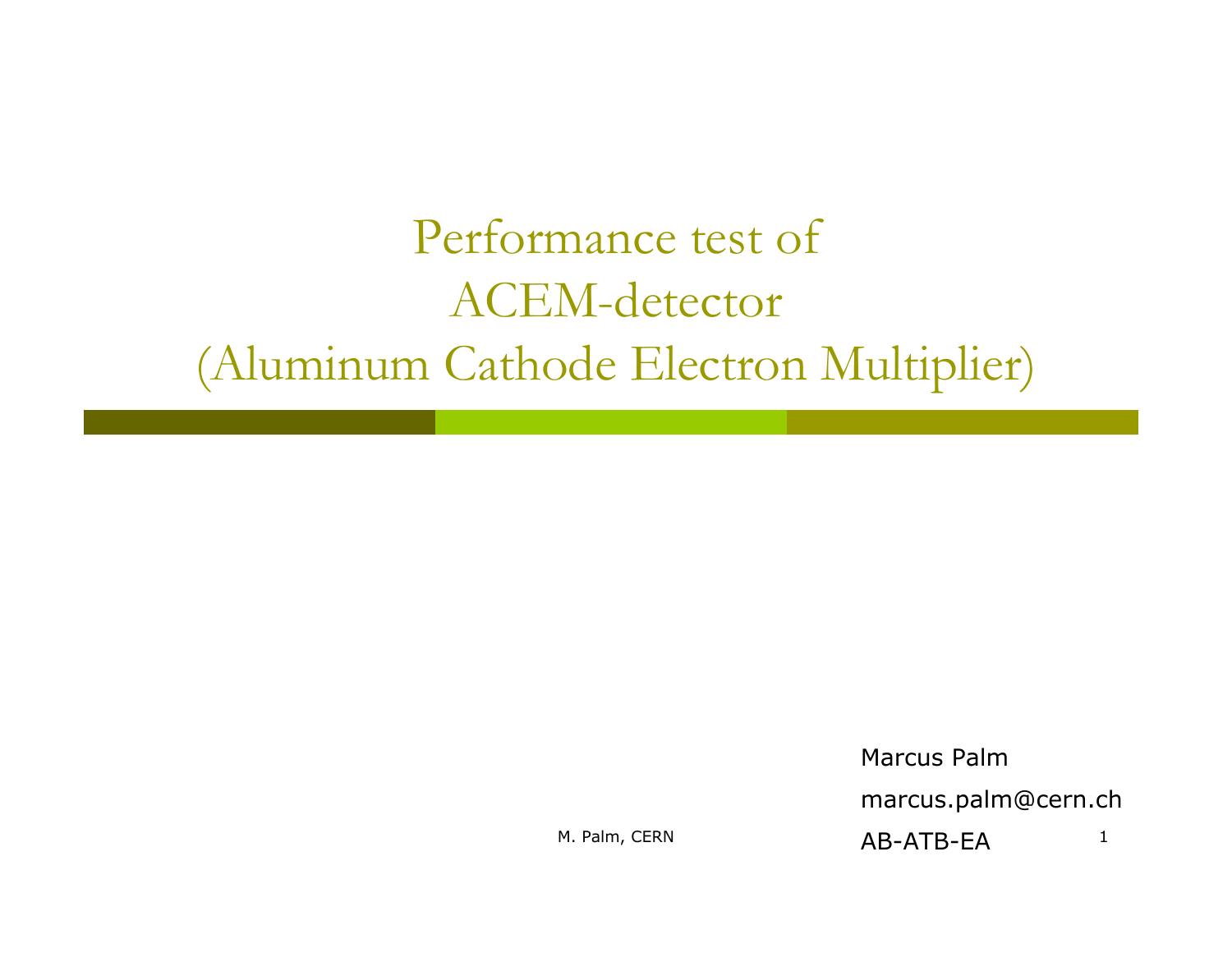## ACEM Specifications

- $\Box$ Basically a regular<br>photomultiplier, but with an<br>aluminum foil as cathode (works<br>as a secondary electron emitter when irradiated).
	- $\overline{\phantom{a}}$ 10 dynodes
	- High voltage: 0.5-1.5 kV
	- Max. current: 20 mA for short pulses
	- Electron transit time: 40 ns
	- **Cathode surface area: 7 cm<sup>2</sup>**
- $\Box$  Positive aspects
	- Simple operation
	- Works with high rate if gain is low
	- Easy to purchase
- $\Box$  Negative aspects
	-

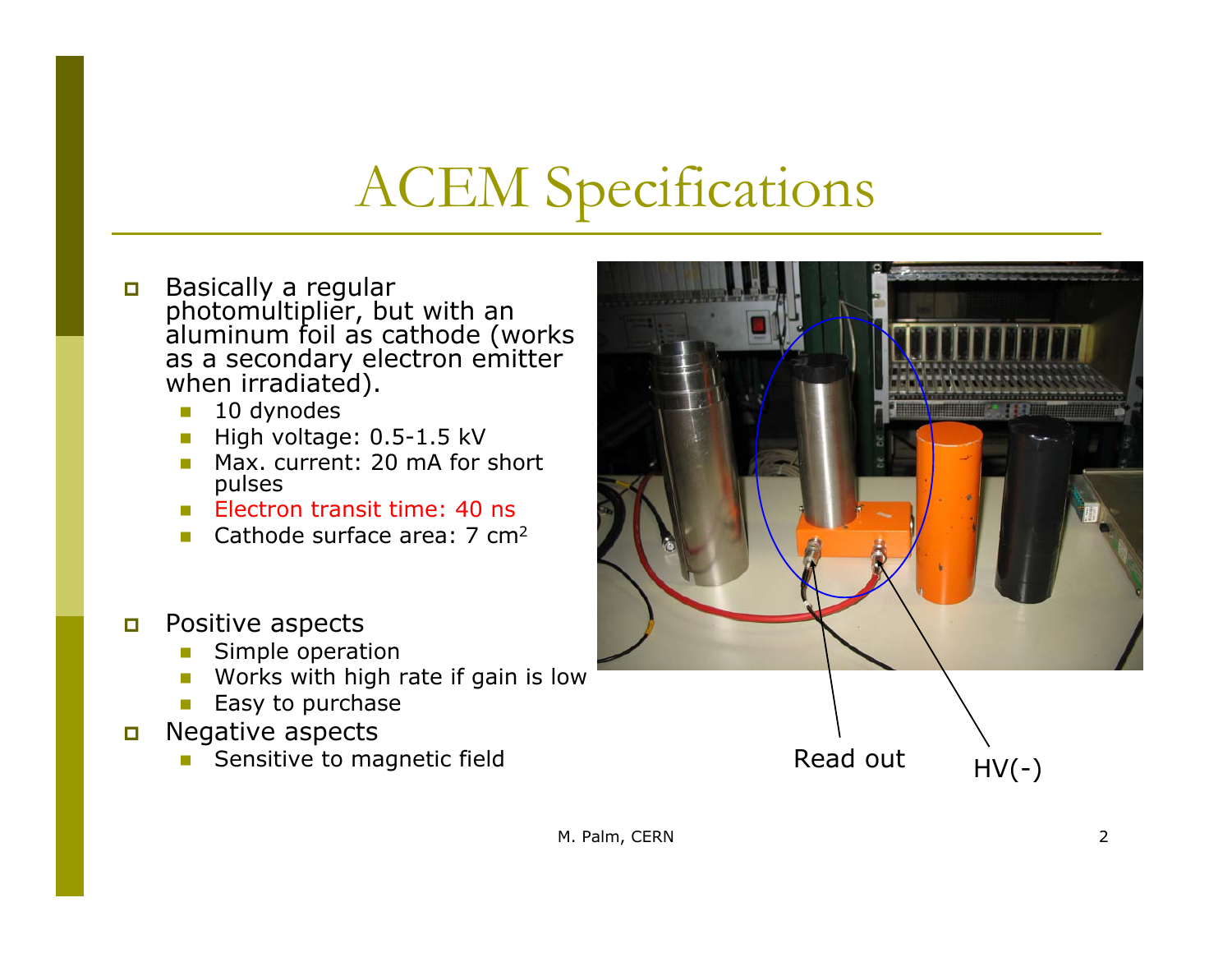## Test conditions

#### **n** Test in particle beam

- L Tested in North Area, H2 – secondary particle beam from SPS.
- **Proton beam:** 
	- □ Intensity: ~10<sup>8</sup> particles per spill (4.8 s)
	- □ Energy: 80 GeV
- **Hadron intensity very low compared to MERIT (1:10**<sup>9</sup>) 9 )
- **D** Test in magnetic field
	- F Detector placed inside dipole magnets; 0- 450 Gauss.
	- F β-source (90Sr)
- Plan for MERIT: Use very low gain with minimal HV.



16.8 s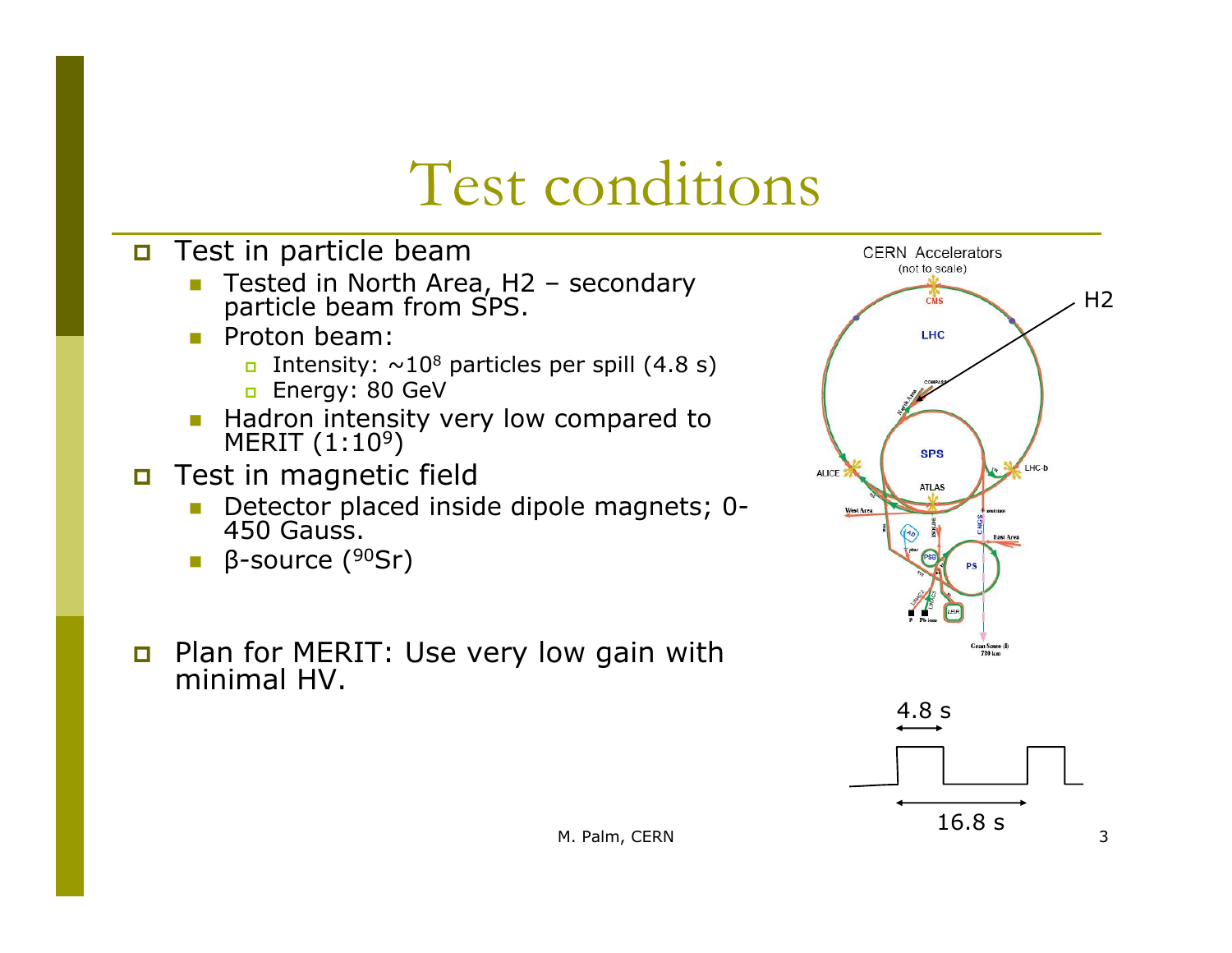### In-beam test

#### $\Box$ Oscilloscope: TDS 744A, Tektronix

- $\overline{\phantom{a}}$ Input resistance: 50 Ohm
- $\overline{\phantom{a}}$ Sample speed: 2 GHz
- $\overline{\phantom{a}}$ 8 bits resolution
- $\Box$ 600 V minimum HV for detectable signal

#### Single pulse response:





M. Palm, CERN 4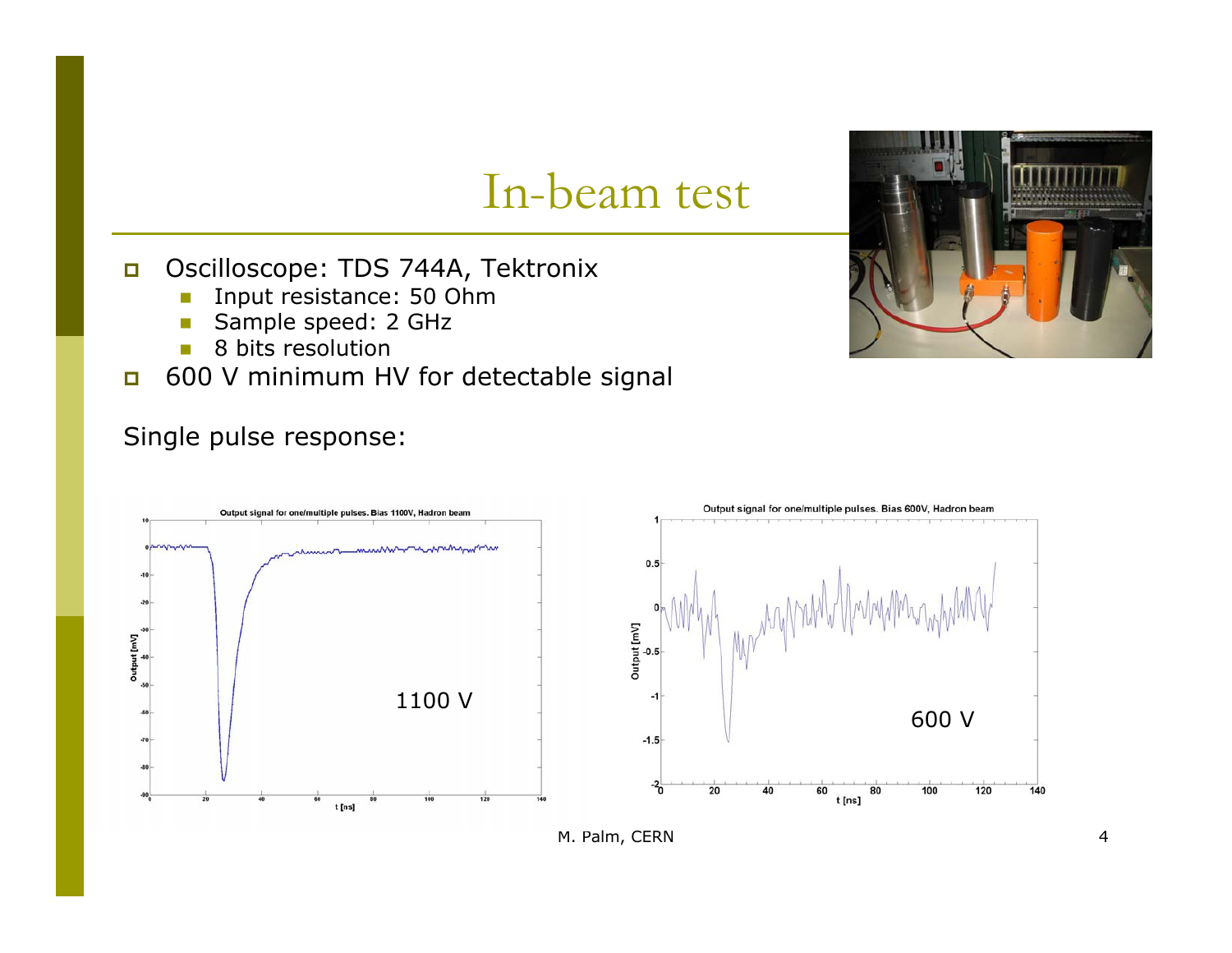Single pulses



M. Palm, CERN 5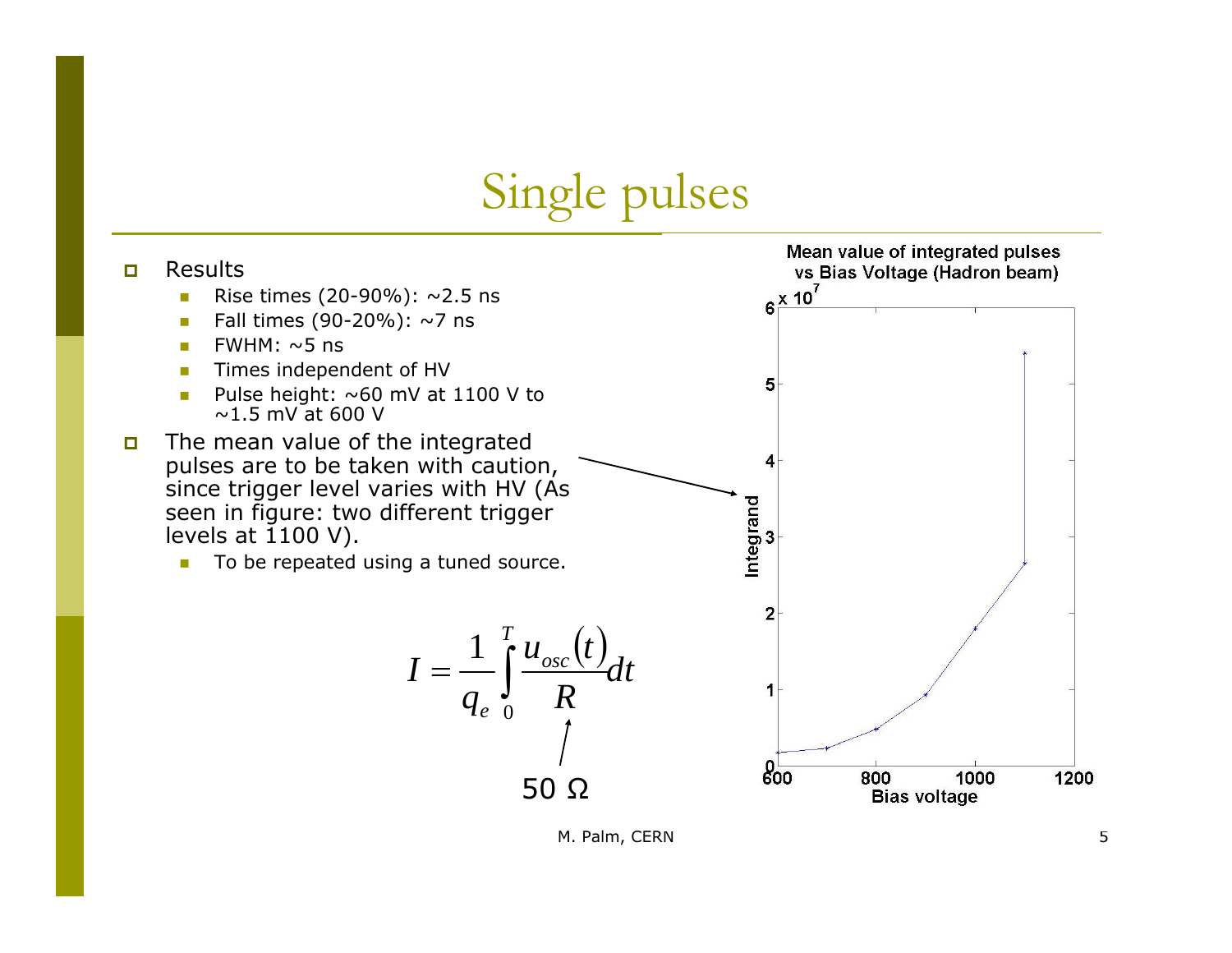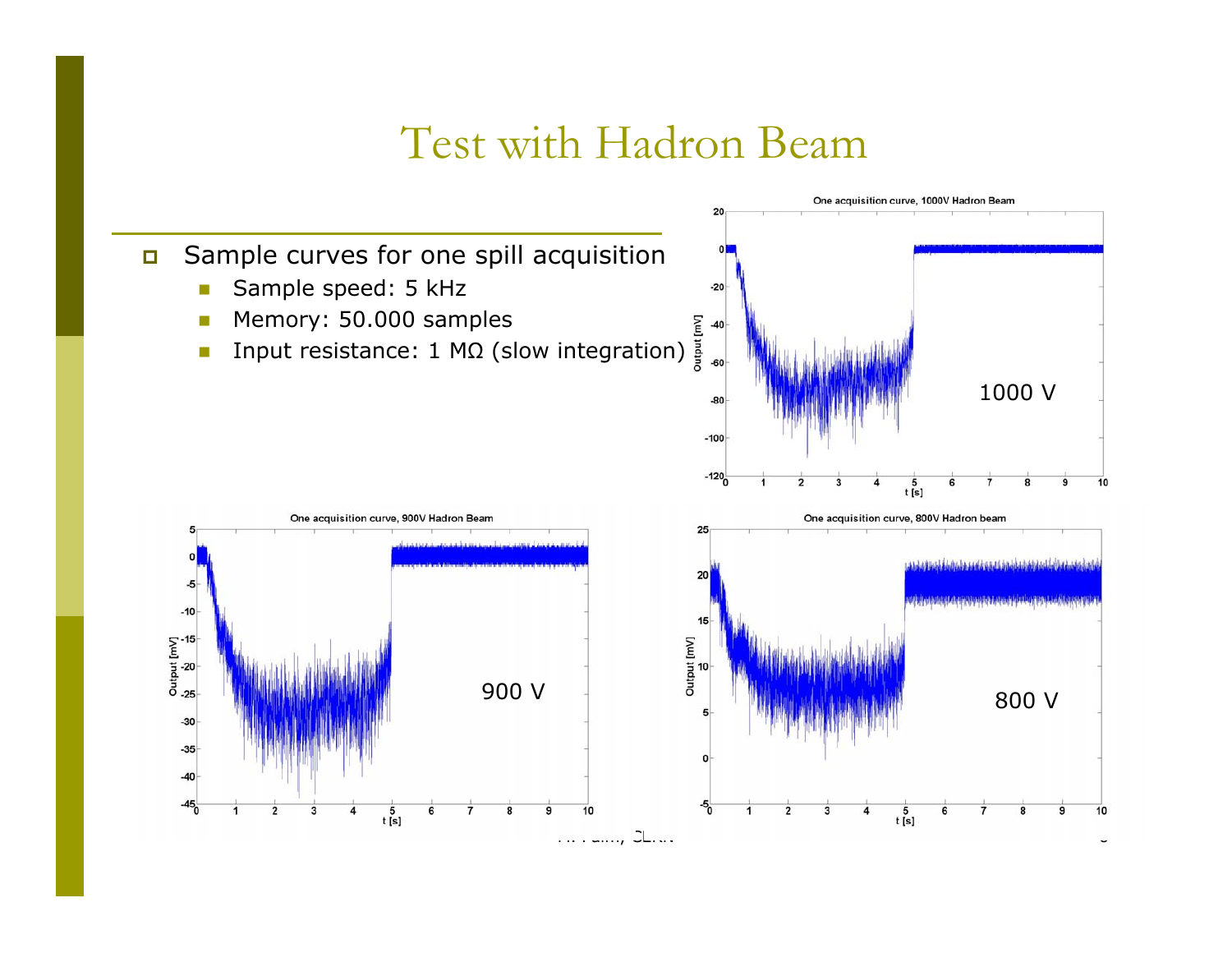- $\Box$  Average signal
	- $\overline{\mathcal{A}}$ **N** signals convoluted with unit step of t<sub>o</sub>=50 ms, to smooth out noise, then summed together

$$
S(t) = \frac{1}{N} \sum_{i=1}^{N} \left\{ s_i(t) * \frac{1}{t_0} \left[ H(t) - H(t - t_0) \right] \right\}
$$



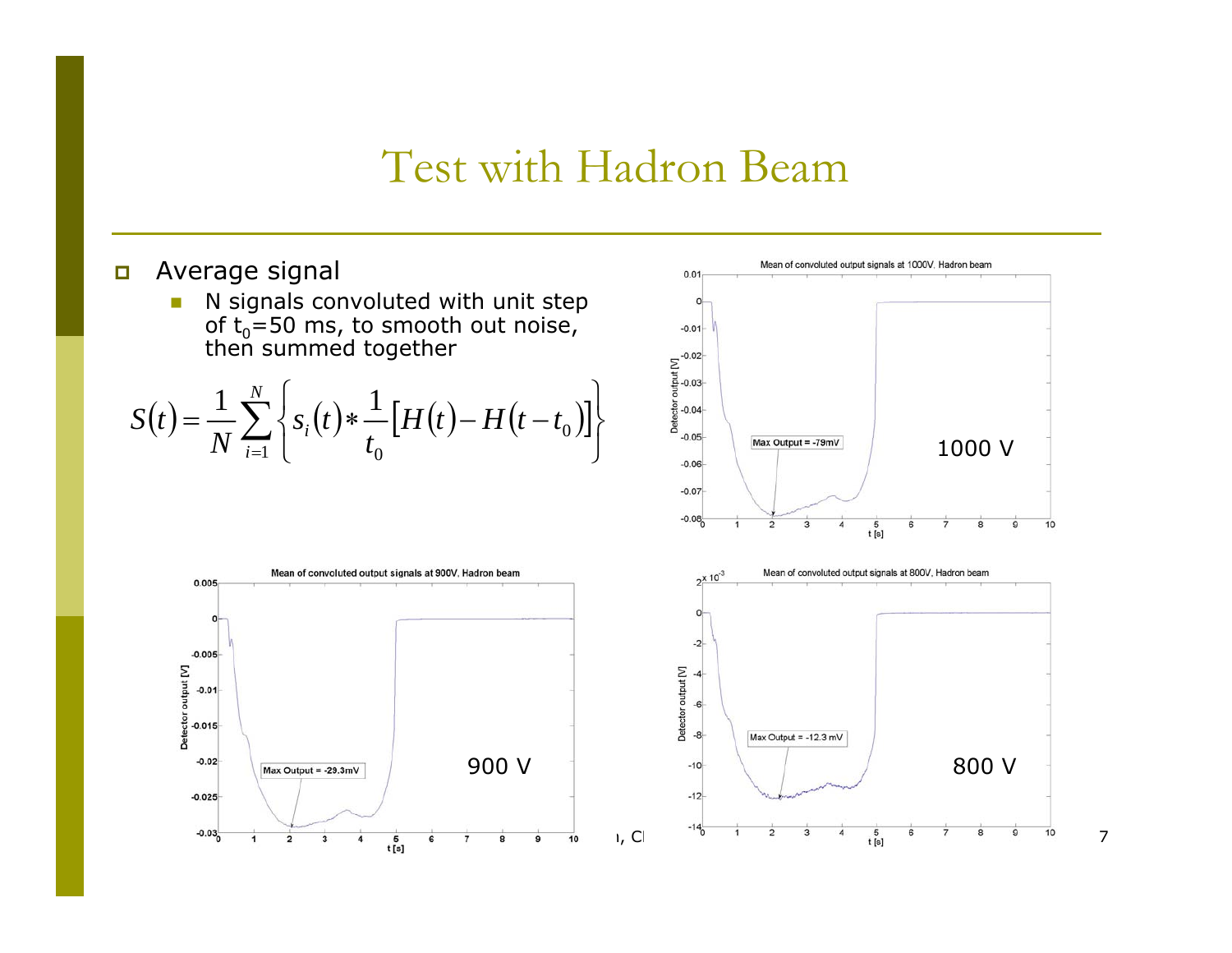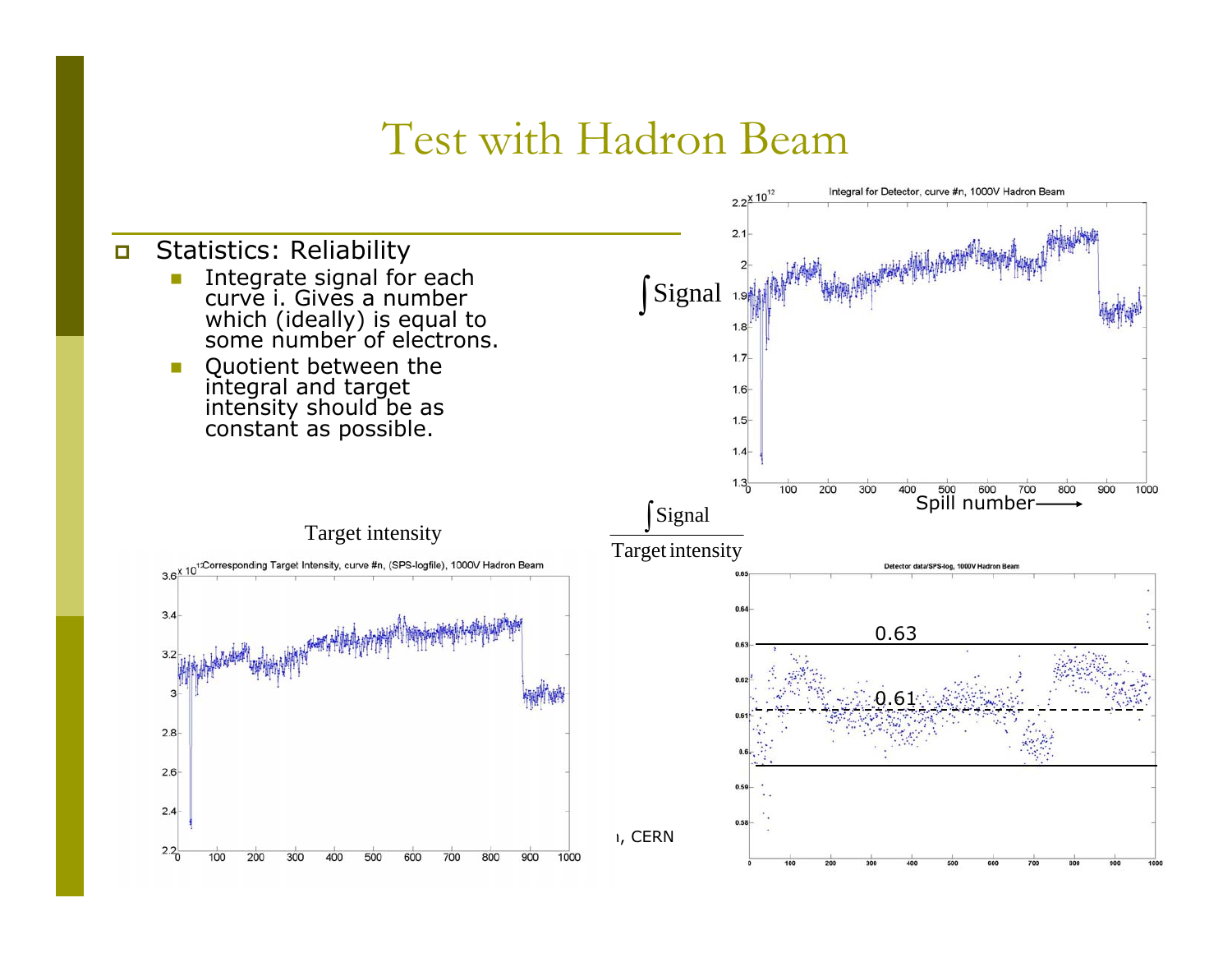





 $\overline{\mathbb{R}^2}$  Histograms over the quotes fitted with Gaussians shows  $\sim$  1% variation ( <sup>σ</sup>/<x>).

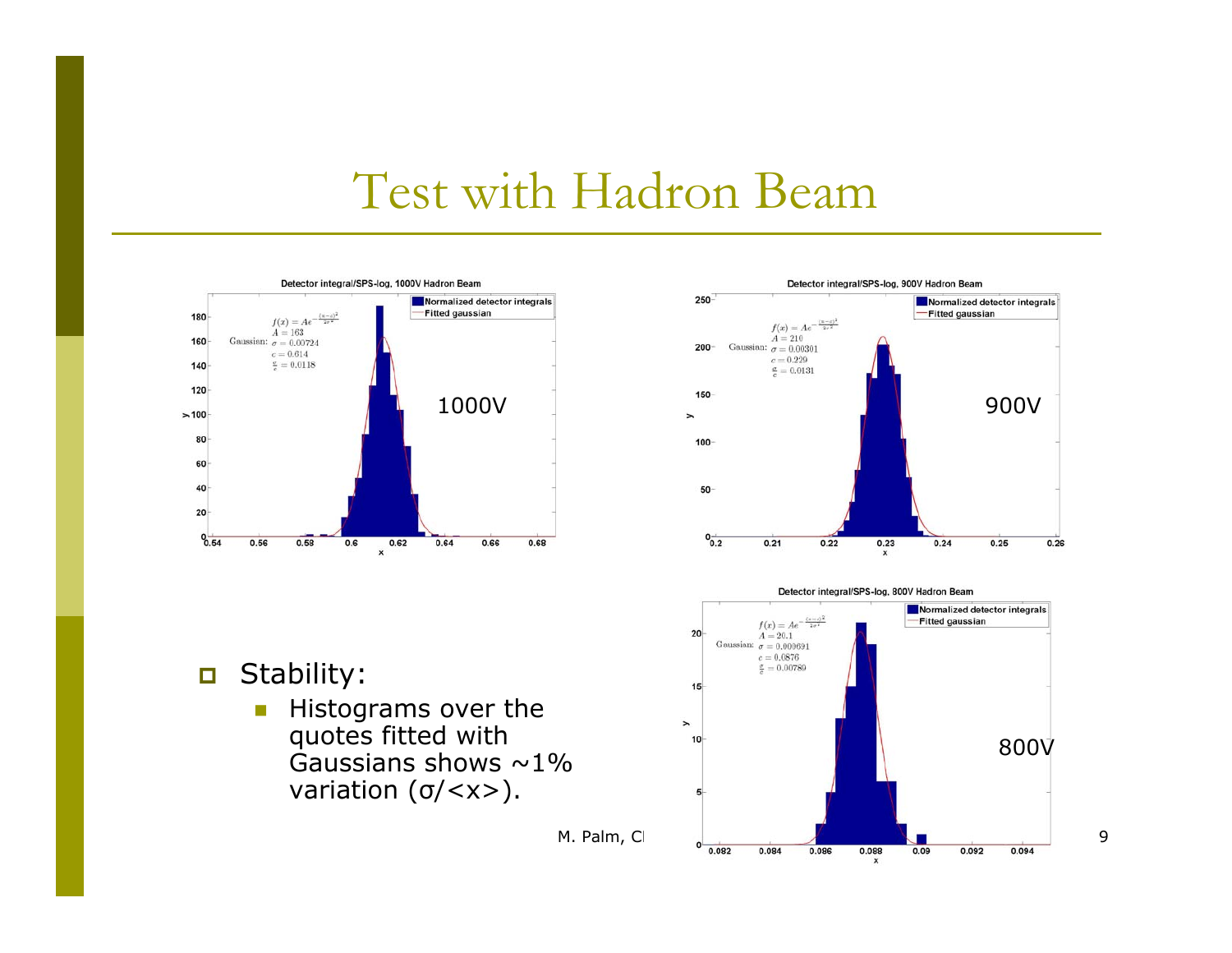$\Box$ Gain vs. HV

> $\mathcal{C}$  The integrated signal decreases by a factor of  $\sim$ 40 when the HV is lowered from 1000 V to 600 V (red curve)

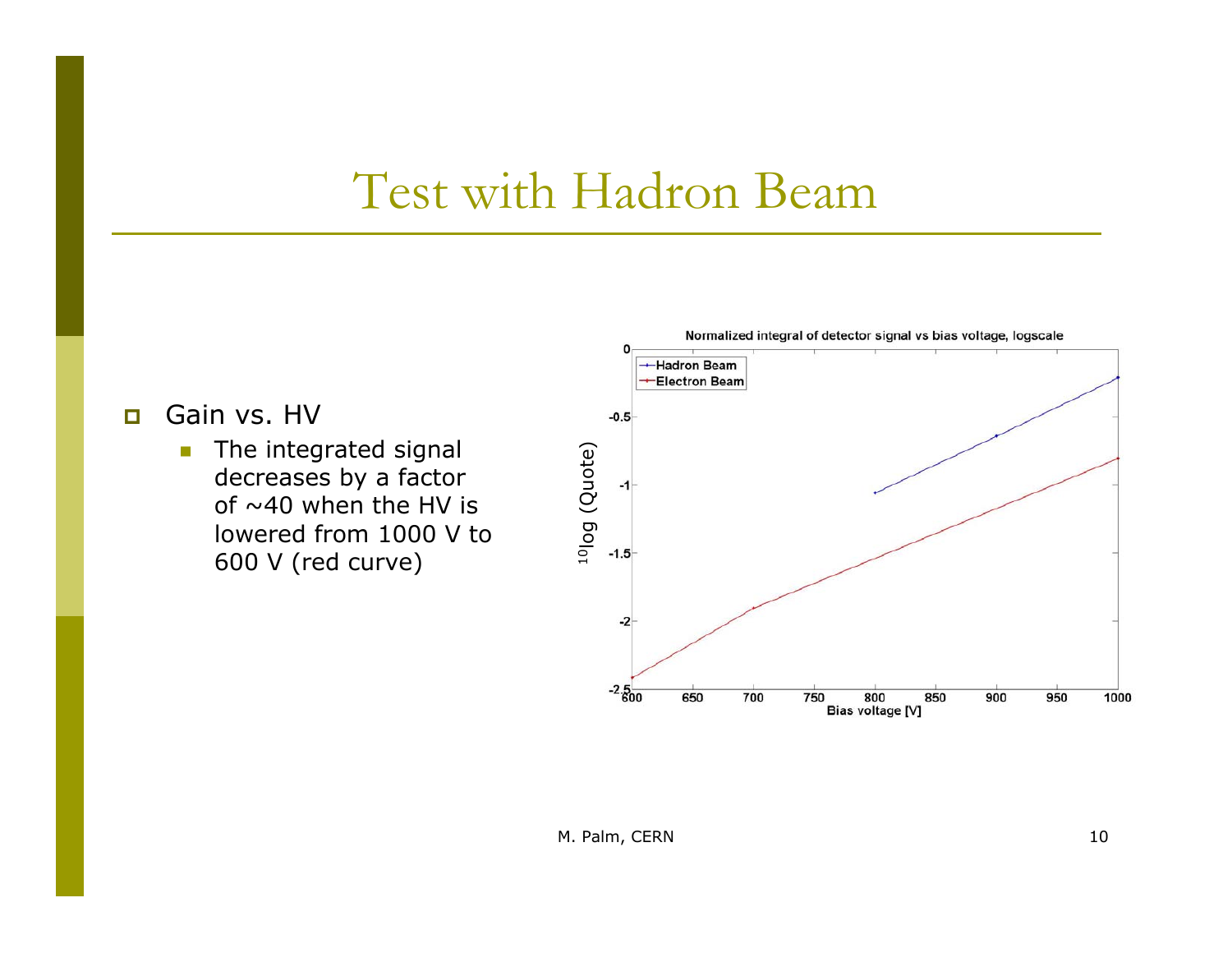$\Box$  Motivation: 3 meters from the interaction region we have a magnetic field of  $\sim$ 300 Gauss. The detector must still function in this environment. Placing the detector closer to the solenoid should not be necessary.

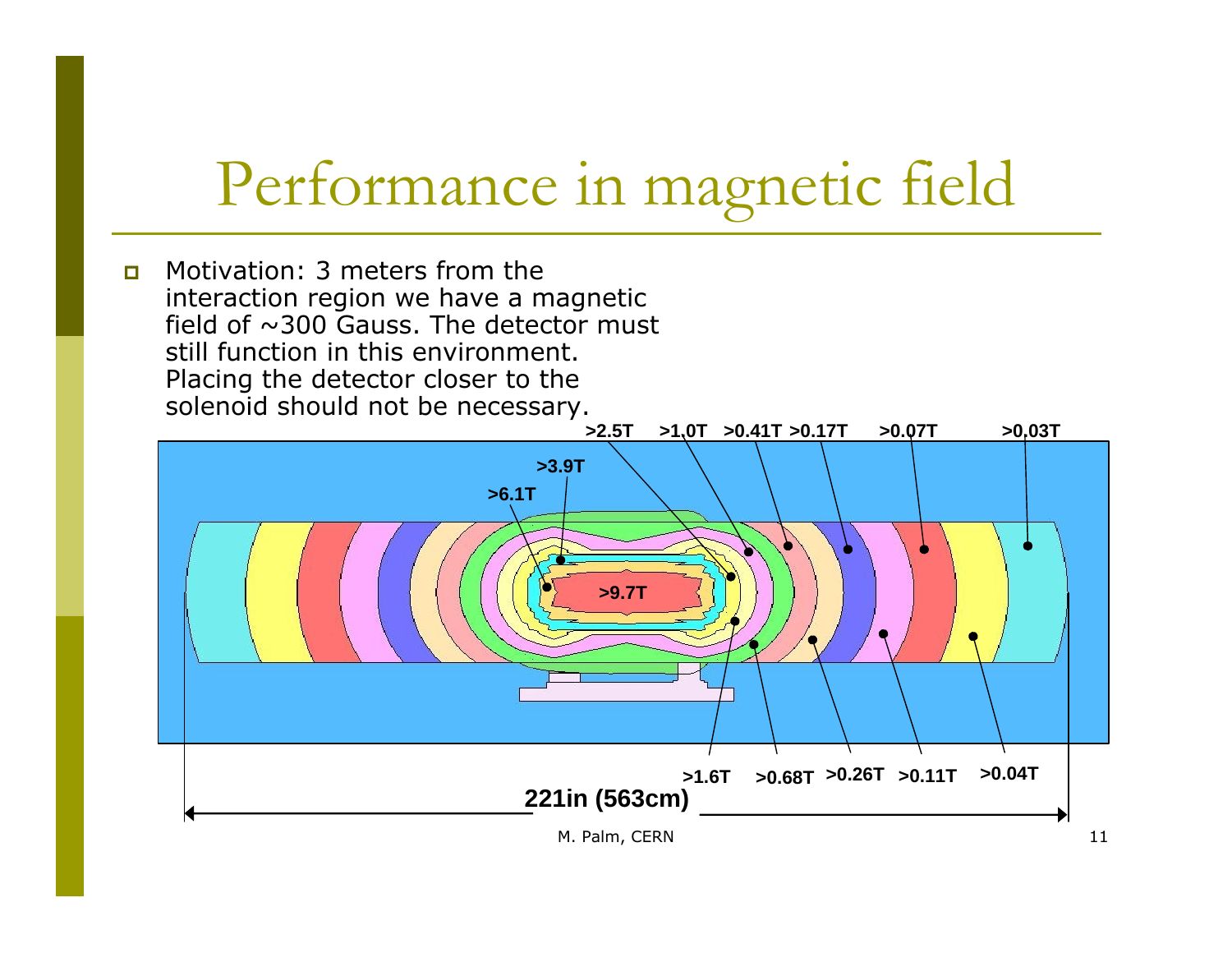- $\Box$ In general, a photo- multiplier does not work beyond 50 G.
- П To shield the ACEM from the B-field, we used up to<br>6 layers of µ-metal around 6 layers of µ-metal around<br>the tube.

Thickness: 1 mm/layer.

- **T** ■ Sheets of µ-metal
- $\mathcal{L}_{\mathcal{A}}$  Stainless steel-cylinder with taped top (used in magnet testing)

F Original tube (slightly ferromagnetic)

M. Palm, CERN  $\begin{array}{ccc} 1 & 1 & 1 & 1 \\ 1 & 1 & 1 & 1 \end{array}$  12 Tape-covered paper tube (block day-light)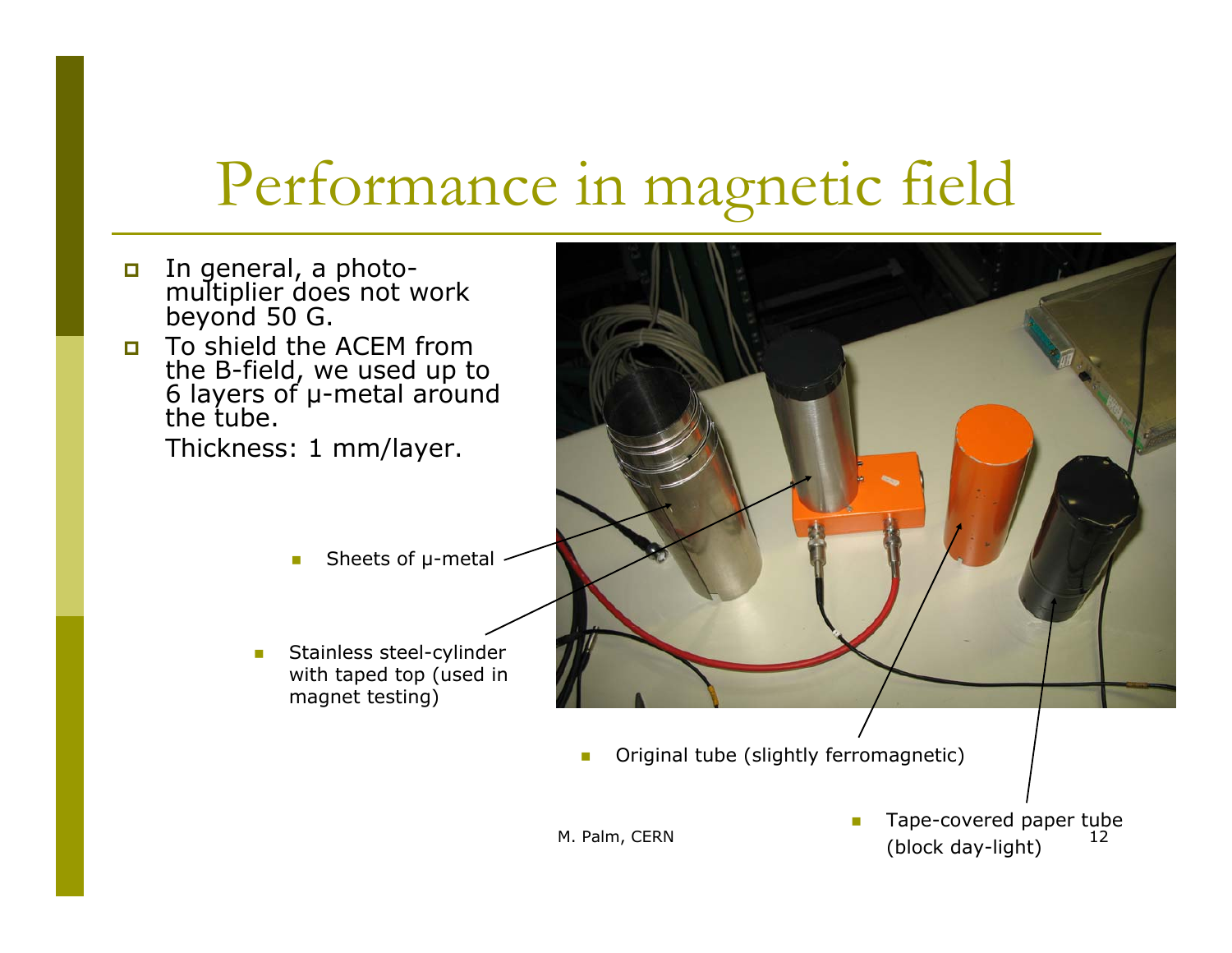#### $\Box$ Setup

- To verify that the µ-metal<br>shielding works, the detector was placed inside a<br>dipole magnet in a<br>secondary beam line from SPS.
- We used <sup>90</sup>Sr as radiation source (β<sup>-</sup>). Since the<br>original tube cover blocked<br>too much of the radiation, it was replaced with a<br>stainless steel cylinder<br>covered with black PVCtape.
- $\mathcal{L}_{\mathcal{A}}$ The detector signal was sent<br>to a discriminator (threshold<br>-31 mV) connected to a<br>counter in order to see how the pulse rate decreases as the magnetic field gets stronger.



Detector (radiation source barely visible here, but attached to the top)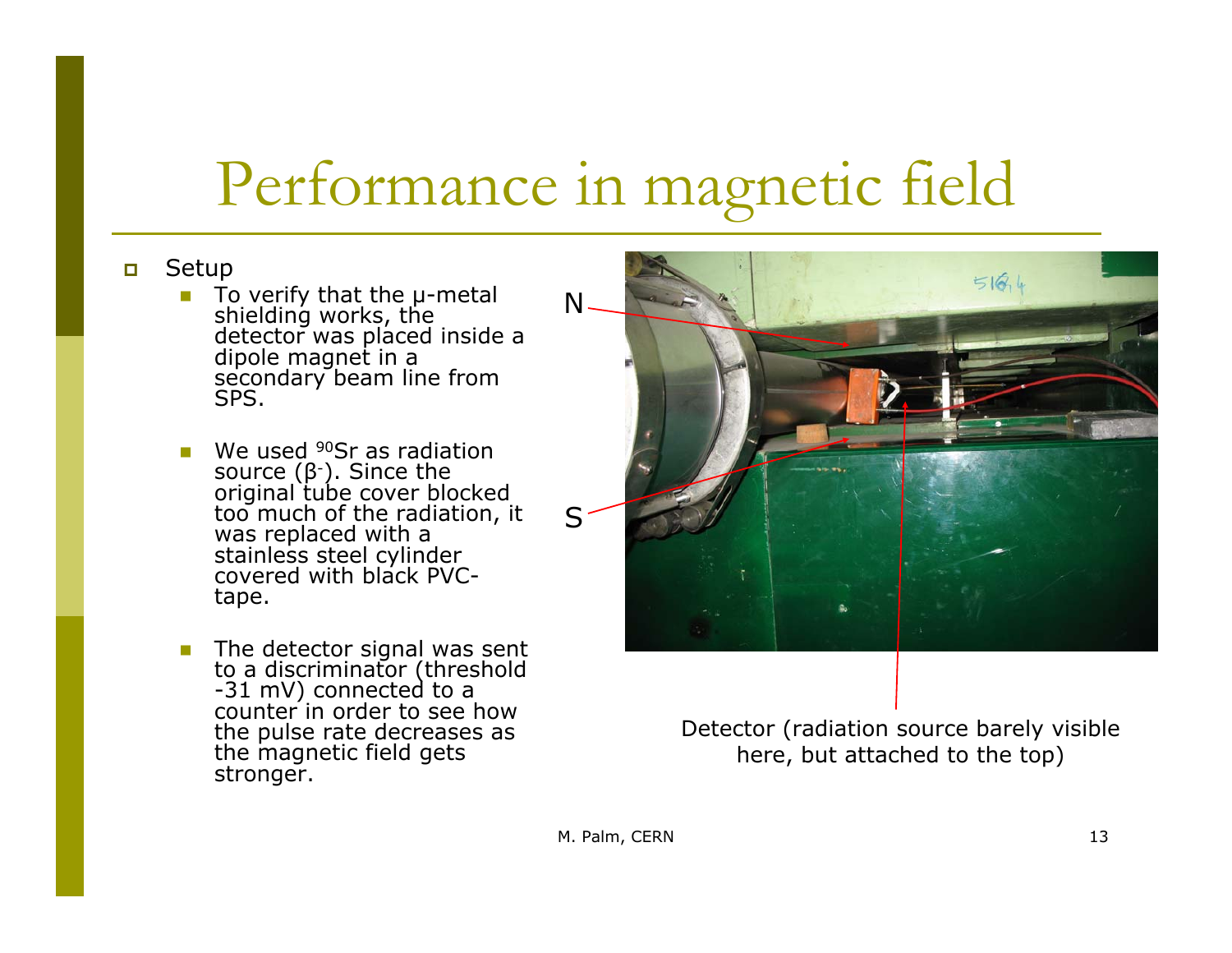#### П Results

- $\mathcal{C}^{\mathcal{A}}$ ■ Undisturbed by magnetic field<br>up to ~200 G with 6 mm μmetal
- $\overline{\mathcal{A}}$ The rate is halved at  $\sim$ 350 G independent of the bias voltage (with 6 mm  $\mu$ -metal).
- This is not necessarily a disadvantage, since the general problem with particle detection in MERIT is that the particle flux is extremely high.
- $\mathbb{R}^n$ Otherwise, we can just put<br>more shielding around the<br>tube.